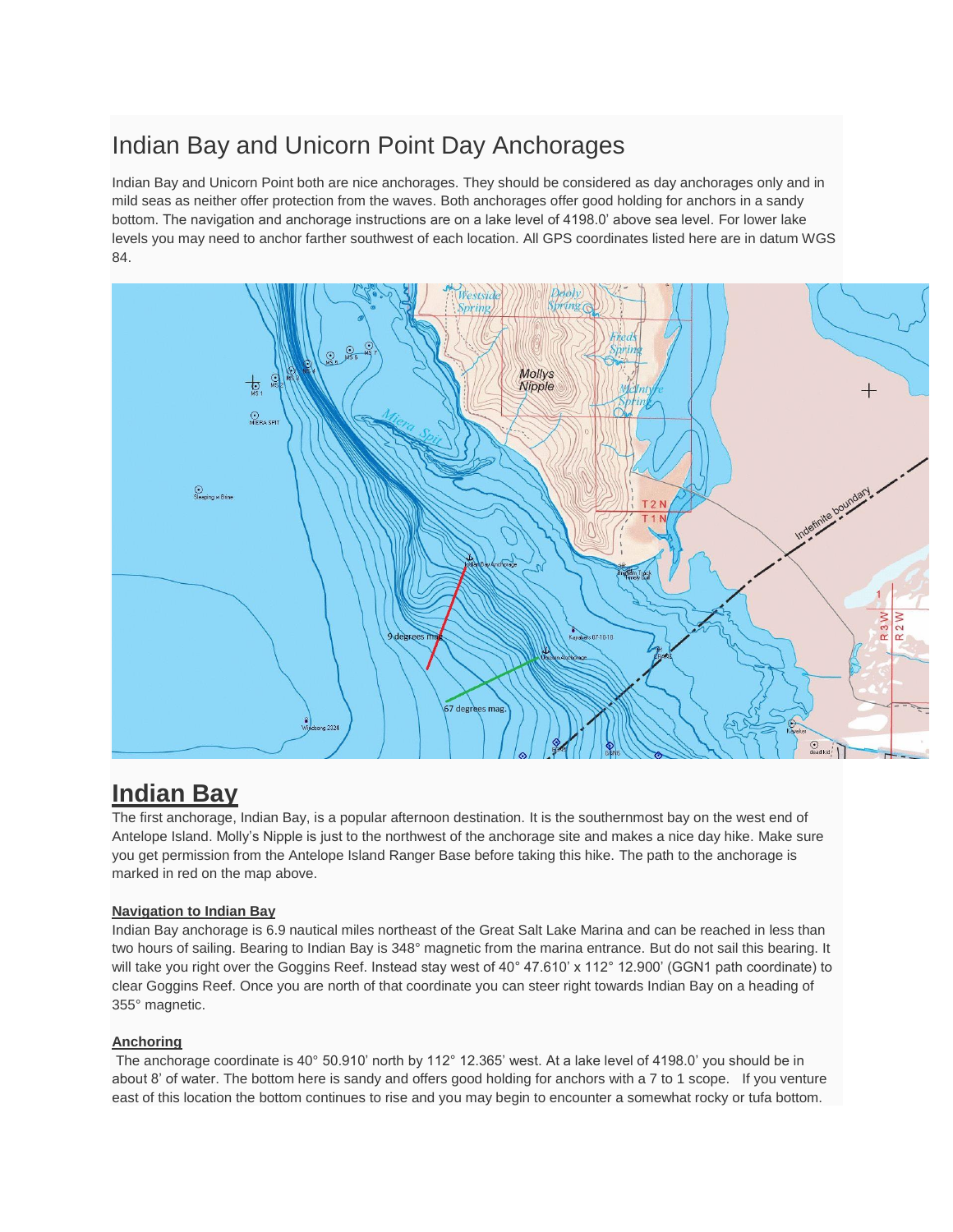The Island will still be 9/10ths of a mile east of the anchorage. So bring a means to get to shore.

#### **Ashore**

Indian Bay is part of what is known in the search and rescue community as "Wash Ashore Beach" as this is where much of the flotsam caught in the Jordan River Current gets deposited. I am always amazed at some of the things I find on this stretch of beach. Molly's Nipple is an easy day hike from here.

There are some rules though when you go to shore. You are permitted on the beach year round without permission. Going above the beach line is strictly prohibited during lambing season which is spring through mid summer. This is done to protect the animals and you. Remember that animals can be very aggressive in protecting their young. Especially the bison which are known to wander this far south down the island.

After lambing season it is possible to get a back country permit to hike above the beach line. We are currently working with the Antelope Island rangers on the back country permit and fees. For questions about the permitting process you can call the park headquarters at 801-550-6165.

#### **Do's and Don'ts Ashore**

- · Do not pick up antler sheds. It is illegal
- · Do not build a fire. Fires are prohibited everywhere on the island except in designated fire pits. All fires are restricted during certain parts of the year.
- Do not approach animals
- Be prepared for deer flies and "no-see-ums" during the spring and early summer.
- Wear foot protection. There are cactus, stickers and sharp rocks on the beach.
- Secure your dinghy or kayak to make sure it doesn't float away.
- Make sure your vessel is well anchored before leaving it.

## **Unicorn Point Anchorage**

Unicorn Point anchorage is just off the southwest tip of Antelope Island. Although not as popular as Indian Bay, Unicorn Point provides access to the southern tip of Antelope Island where many interesting artifacts are located. There is an old rusted truck on beach and the rail system for launching Brigham Young's boat *The Timely Gull* is located here. If you look hard you may even find the remnants of *The Timely Gull*. Do not disturb or take artifacts from the vessel though as it is protected. The path into the Unicorn Point anchorage is marked in green on the above map.

#### **Navigation to Unicorn Point**

Unicorn Point anchorage is 6.1 nautical miles northeast of the Great Salt Lake Marina and can be reached in less than two hours of sailing. Bearing to Indian Bay is 355° magnetic from the marina entrance. But do not sail this bearing. It will take you right over the Goggins Reef. Instead stay west of 40° 47.610' x 112° 12.900' (GGN1 path coordinate) to clear Goggins Reef. Once you are north of that coordinate you can steer right towards Unicorn Point on a heading of 12° magnetic.

#### **Anchoring**

The anchorage coordinate is 40° 50.056' north by 112° 11.427' west. At a lake level of 4198.0' you should be in about 8' of water. The bottom here is sandy and offers good holding for anchors with a 7 to 1 scope. If you venture east of this location the bottom continues to rise and you may begin to encounter a somewhat rocky or tufa bottom.

The Island will still be one mile northeast of the anchorage. So bring a means to get to shore.

#### **Ashore**

Unicorn Point has some fascinating areas that can be accessed. Once you are ashore you will have some great views of the Oquirrhs. To the south you will see the *Wreck of the Hesparus.* This was an old Galion style crane that